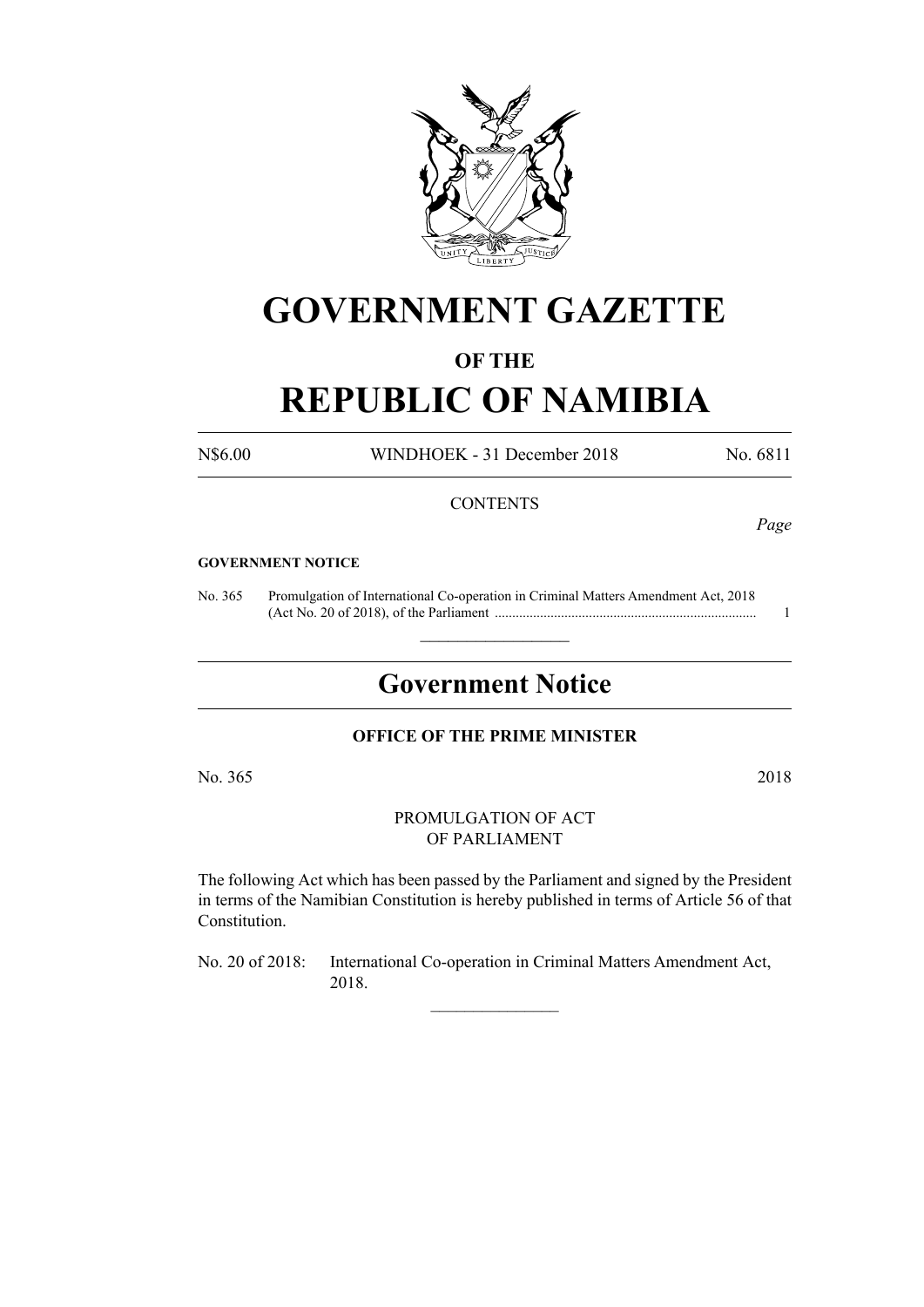| Act No. 20, 2018         | <b>INTERNATIONAL CO-OPERATION IN CRIMINAL</b><br><b>MATTERS AMENDMENT ACT, 2018</b>   |
|--------------------------|---------------------------------------------------------------------------------------|
| <b>EXPLANATORY NOTE:</b> |                                                                                       |
|                          | Words underlined with a solid line indicate insertions in<br>existing provisions.     |
|                          | Words in bold type in square brackets indicate omissions<br>from existing provisions. |

### **ACT**

**To amend the International Co-operation in Criminal Matters Act, 2000 so as to provide for a Central Authority to receive and to make requests for assistance; to make provisions for the request for assistance to conform to the domestic laws of the requested State and where possible, the request should be executed in accordance with the procedures specified in the request; to make provision for non-disclosure of requests for assistance; to provide for additional grounds for refusal of request for assistance; to provide procedures for persons detained in Namibia who are wanted as witnesses in the requesting State; to provide for the use of video conferencing technology in rendering assistance to a requesting State; and to provide for incidental matters.**

#### *(Signed by the President on 21 December 2018)*

**BEIT ENACTED** as passed by the Parliament, and assented to by the President, of the Republic of Namibia as follows:

#### **General Amendment of Act No. 9 of 2000**

**1.** The International Co-operation in Criminal Matters Act, 2000 (in this Act referred to as the "principal Act") is amended by the substitution for the phrase "Permanent Secretary" wherever it appears in the Act of the phrase "Central Authority", except in section 1.".

#### **Amendment of section 1 of Act No. 9 of 2000, as amended by Act 29 of 2004**

**2.** The principal Act is amended by the insertion after the definition of "compensatory order" of the following definition:

" "Central Authority" means the Central Authority referred to in section 1A;".

#### **Insertion of section 1A in Act No. 9 of 2000**

**3.** The principal Act is amended by the insertion after section 1 of the following section:

#### "**Central Authority**

**1A.** (1) For the purposes of this Act, the Central Authority is the Permanent Secretary or such other official designated by the Minister by notice in the *Gazette*.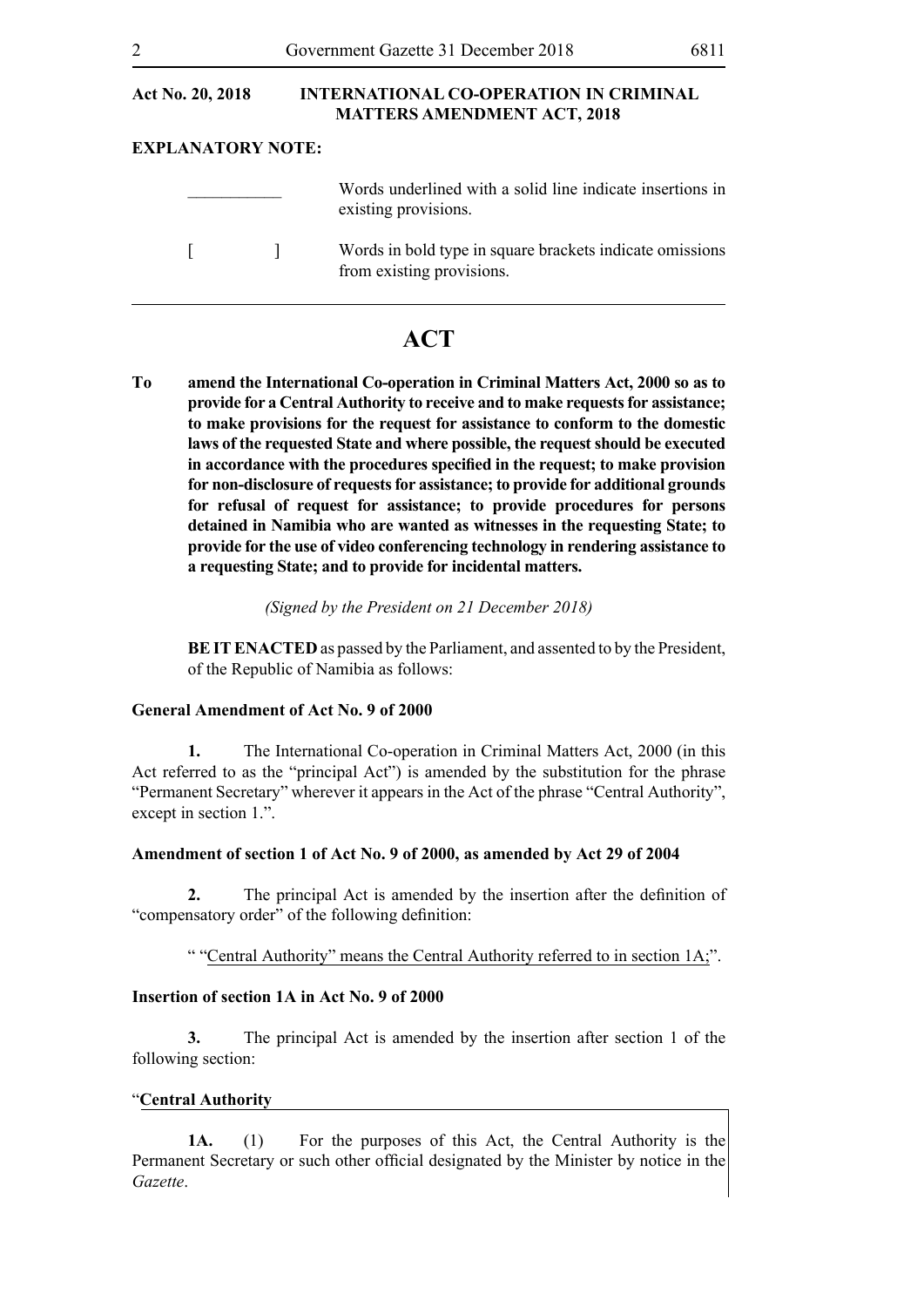- (2) The functions of the Central Authority are to -
- (a) make and receive requests for assistance;
- (b) execute and arrange for the execution of requests for assistance;
- (c) certify or authenticate, or arrange for the certification and authentication of, any documents or other material supplied in response to a request for assistance;
- (d) take practical measures to facilitate the orderly and rapid disposition of requests for assistance;
- (e) negotiate and agree on conditions related to requests for assistance, as well as to ensure compliance with those conditions;
- (f) make any arrangements considered necessary in order to transmit the evidentiary material gathered in response to a request for assistance to the competent authority of the requesting State or to authorise any other authority to do so; and
- (g) carry out such other functions imposed on a Central Authority in terms of this Act or which may be necessary for effective assistance to be provided or received.

(3) A request for assistance in terms of this Act must be made by and to the Central Authority.

(4) Requests for assistance transmitted to other offices, ministries or agencies of Namibia must, as soon as possible, be forwarded to the Central Authority.

(5) The fact that the Central Authority did not receive the request for assistance directly from the foreign State shall not affect the validity of a request or an action taken by the Central Authority pursuant to that request.

 $(6)$  A court may not reject the request for assistance on the grounds that the Central Authority did not receive it directly from the foreign State.".

#### **Insertion of section 2A in Act No. 9 of 2000**

**4.** The principal Act is amended by the insertion after section 2 of the following section:

#### **"Non-disclosure of requests for assistance**

**2A.** Unless otherwise authorised by law, a person who because of his or her official capacity or office became aware of the request for assistance and has knowledge  $of -$ 

- (a) the contents of the request for assistance made under this Act;
- (b) the fact that the request for assistance has been, or is about to be, made; or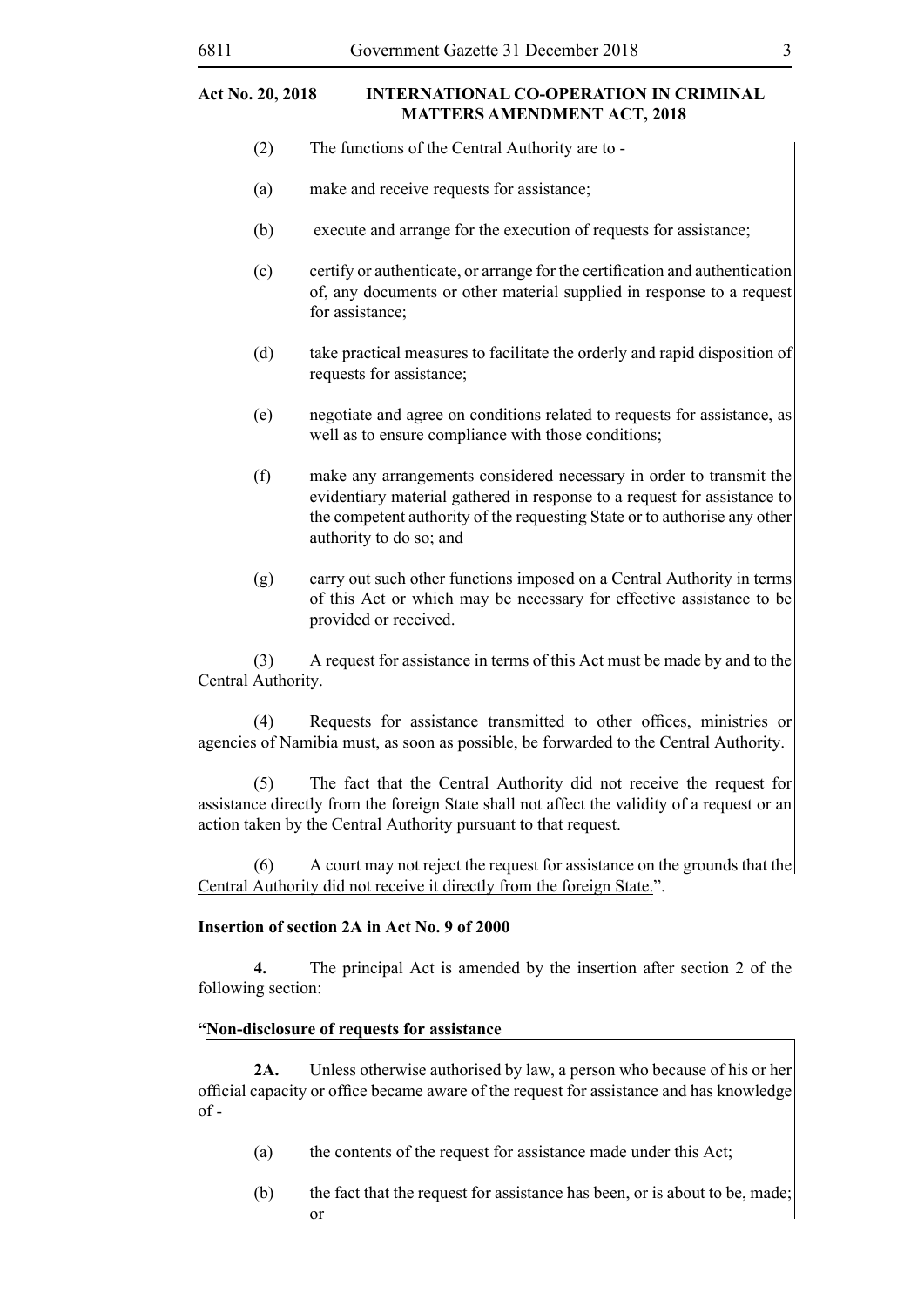(c) the fact that the request for assistance has been granted or refused,

shall not disclose the contents or the facts of such request, except to the extent that the disclosure is necessary to execute the request for assistance from a foreign State.".

#### **Amendment of section 4 of Act No. 9 of 2000**

**5.** Section 4 of the principal Act is amended by the substitution for paragraph (a) of subsection 1 of the following paragraph:

"(a) that an accurate record of the proceedings at the examination of the witness be kept according to the procedure normally followed in the requested State concerned and to the extent not contrary to the domestic law of the requested State and where possible, the request should be executed in accordance with the procedures specified in the letter of request; and".

#### **Insertion of section 7A in Act No. 9 of 2000**

**6.** The principal Act is amended by the insertion after section 7 of the following section:

#### "**Ground for refusal**

**7A.** (1) The magistrate's court may refuse a request referred to in section 7, if -

- (a) the request is not made in conformity with the provisions of this Act;
- (b) the magistrate's court considers that execution of the request is likely to prejudice the sovereignty, security, public order or other essential interests of Namibia; or
- (c) the action requested would not have been lawful if the offence were committed in Namibia and the relevant functionary of the foreign State were a similar functionary of the Namibian State.

(2) The magistrate's court may not refuse a request referred to in section 7 on the grounds -

- (a) of bank secrecy; or
- (b) that the offence being considered involves fiscal matters only.

(3) The magistrate's court must provide written reasons for any refusal of a request for assistance referred to in section 7.".

#### **Amendment of section 11 of Act No. 9 of 2000**

**7.** Section 11 of the principal Act is amended by the substitution for subsection (2) of the following subsection: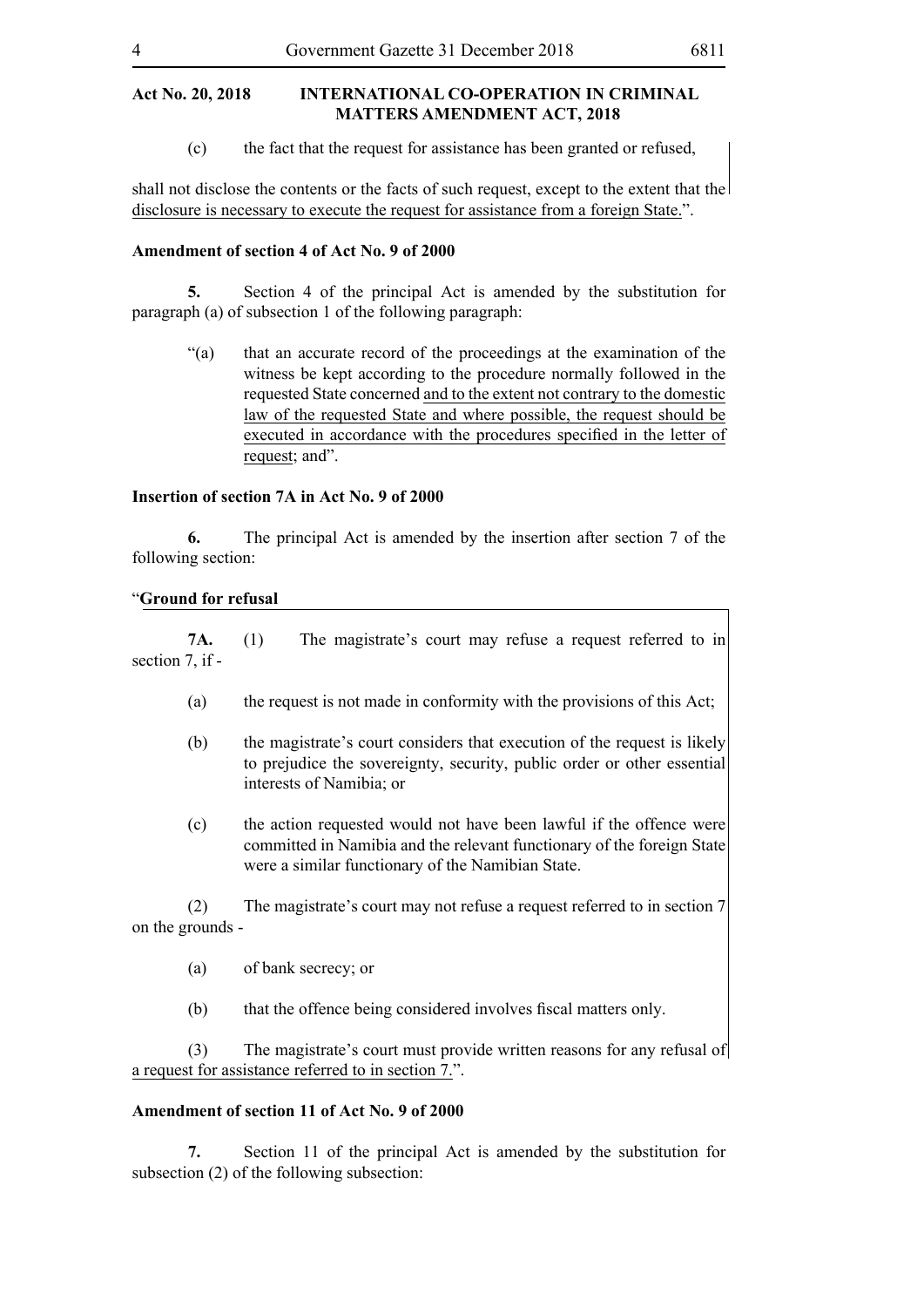"(2) Upon service of a subpoena under subsection (1) on any person, an amount sufficient to cover such person's reasonable expenses in connection with his or her attendance in the proceedings shall be tendered to him or her [**.**] -

| by the foreign State; or<br>(a) |  |
|---------------------------------|--|
|---------------------------------|--|

(b) by the Government of Namibia, if Namibia and the foreign State have agreed to that effect.".

#### **Insertion of section 11A, 11B and 11C in Act No. 9 of 2000**

**8.** The principal Act is amended by the insertion after section 11 of the following sections:

#### "**Arrangement for persons to give evidence or assist in investigations**

**11A.** (1) Where a foreign State requests the attendance of a person in custody in Namibia for purposes of identification, giving evidence or providing assistance, the magistrate's court, within whose area of jurisdiction the person is, may issue an order and direct that the person in custody be placed in the custody of an officer authorised by the foreign State for the purpose of giving the assistance requested, if satisfied that -

- (a) the person in custody has consented to attending; and
- (b) the foreign State has given assurance that it will satisfy or comply with the following requirements -
	- (i) that the person shall not be detained, prosecuted, punished or be subjected to any other restriction of personal liberty or be subjected to any civil proceedings, in respect of any act or omission that occurred prior to the person's departure from Namibia;
	- (ii) that the person shall not be required, without his or her consent and the consent of the Central Authority, to assist in any investigation or proceeding other than that to which the request relates; and
	- (iii) that the person shall be returned to Namibia in accordance with the arrangements made with the Central Authority.

(2) After the magistrate's court in terms of subsection (1) has made an order that the person in custody in Namibia be placed in the custody of an officer authorised by the foreign State, the foreign State may not release that person from custody, unless the Central Authority notifies the foreign State that the person is entitled to be released from custody under the laws of Namibia.

(3) The appropriate authority of the foreign State may make arrangements with the Central Authority for the purpose of the attendance of that person in the foreign State, his return to Namibia and other relevant matters.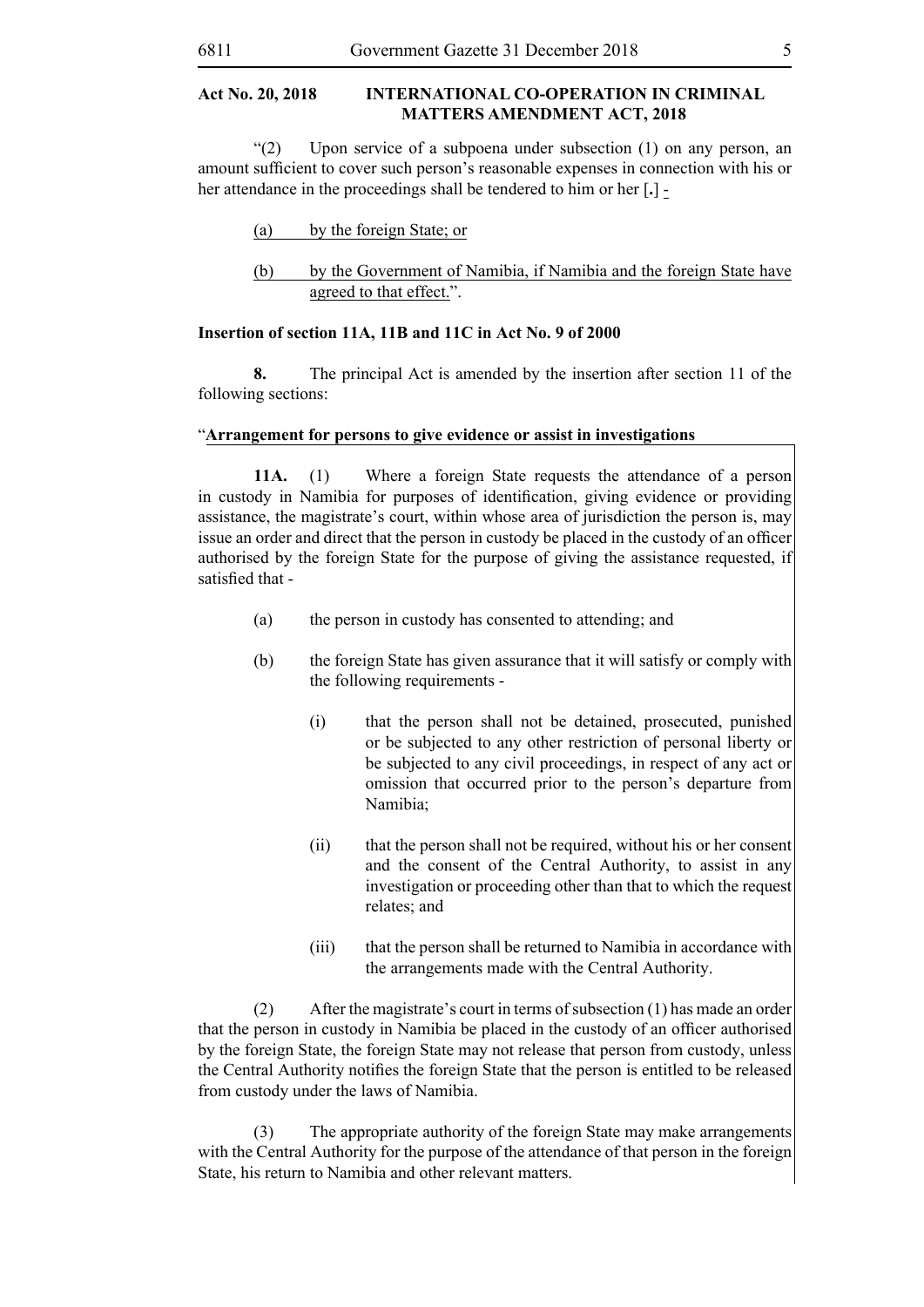(4) The magistrate's court may also require the requesting State to give the assurances set forth in subsection 1(b) in case of a person who is not in custody.

#### **Request for attendance of persons in Namibia**

**11B.** (1) The Central Authority may request the appropriate authority of a foreign State to assist in arranging for the attendance in Namibia of a person in the foreign State for the purpose of giving any evidence or assistance if the Central Authority is satisfied that -

- (a) there are reasonable grounds to believe that the person is capable of giving such evidence or assistance relevant to a criminal matter involving a serious offence; and
- (b) the person consents to travel to Namibia for the purpose of giving such evidence or assistance.

(2) The Central Authority may make arrangements with the appropriate authority of the foreign State for the purpose of the attendance of that person in Namibia, his or her return to the foreign State and other relevant matters.

(3) A person who is in Namibia in terms of a request made under subsection (1) shall not -

- (a) be detained, prosecuted or punished in Namibia for any offence that is alleged to have been committed, or that was committed, before his or her departure from the foreign State following the request;
- (b) be subjected to any civil suit in respect of any act or omission that is alleged to have occurred, or that has occurred, before his or her departure from the foreign State following the request; or
- (c) be required to give evidence or assistance in relation to any criminal matter in Namibia other than the criminal matter to which the request relates.

#### **Use of video conferencing technology in obtaining evidence**

**11C.** (1) The magistrate's court within whose area of jurisdiction a person resides or is may issue an order that the testimony or statement, the identification of a person or thing or any other form of assistance be provided by use of video or audio transmission technology.

- (2) An order issued under subsection (1) shall order the person -
- (a) to attend at a time and place fixed by a magistrate to give a statement, testify or otherwise provide assistance by videoconference and to remain in attendance until excused by the authorities of the foreign State<sup>-</sup>
- (b) to answer any questions raised by the authorities of the foreign State or persons authorised by those authorities, in accordance with the law that applies to that foreign State;